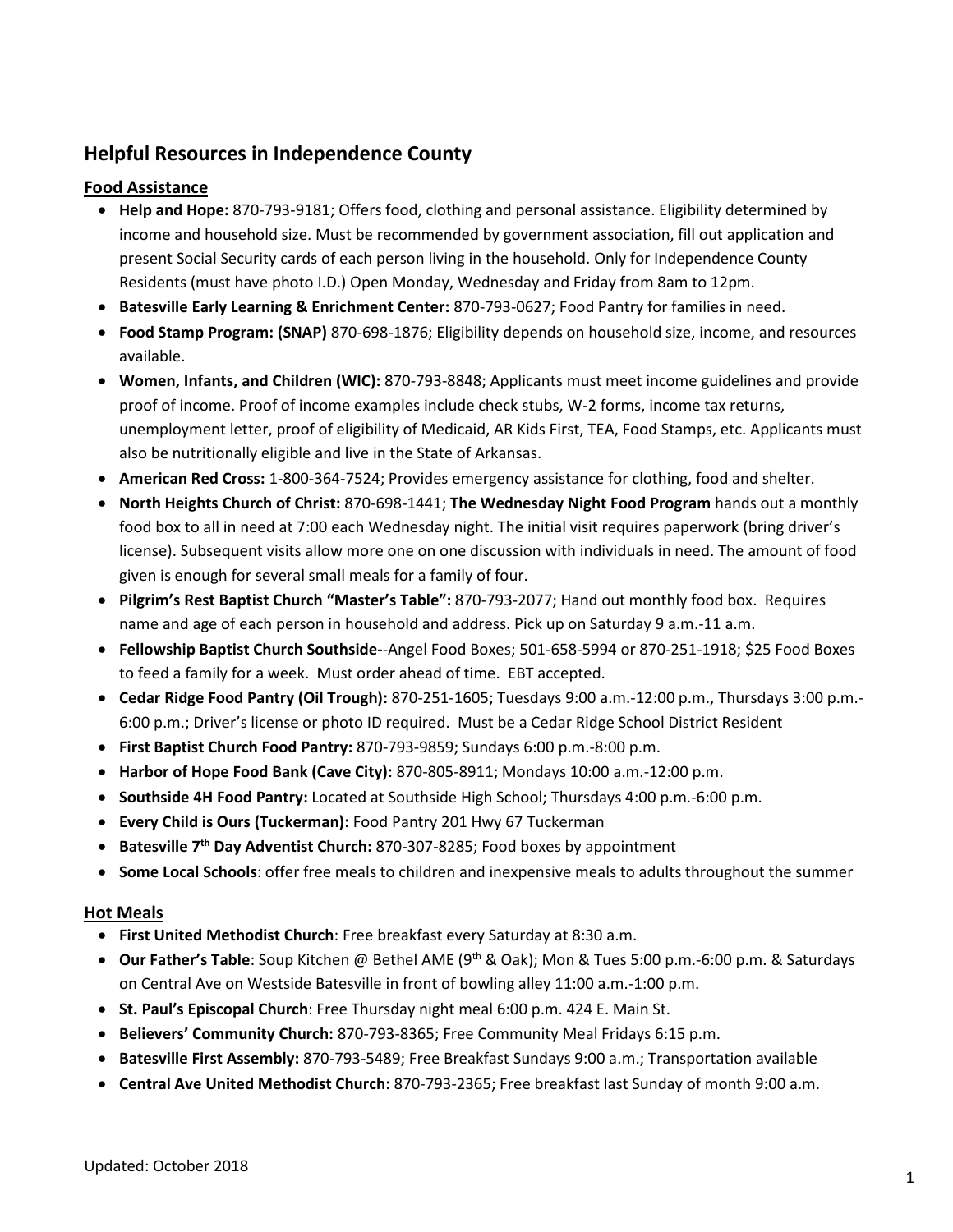# **Clothing Assistance**

- **Help and Hope:** 870-793-9181; Offers food, clothing and personal assistance. Eligibility determined by income and household size. Must be recommended by government association, fill out application and present Social Security cards of each person living in the household. Only for Independence County Residents (must have photo I.D.) Open Monday, Wednesday and Friday from 8am to 12pm.
- **Coats for Kids:** 870-799-4547.
- **Grace Communion Fellowship (Southside):** 870-283-9311; Clothing Outreach 2<sup>nd</sup> Saturday of each month 12:30 p.m.-4:00 p.m.
- **North Heights Church of Christ:** 870-698-1441; Clothes closet; Thursday mornings 10:00 a.m.-12:00 p.m.
- **HOUSE FIRES:** 870-793-4011; Voucher for clothing nd household things at the Family Violence Prevention Resale Store beside China King. Go to the office in the Court House at Broad & Main Street to get vouchers.

#### **Shelter**

- **Batesville Housing Authority/State-Regional** 870-368-5200; Wed 9:00 a.m.-11:00 a.m.; Offered to low income families based on household size.
- **Independence Apartments:** 870-793-1092; Disabled low income housing apartment subsidized by the federal government's HUD
- **Family Violence Prevention/Batesville Rape Crisis Center:** Outreach Office 870-793-4011; Women's Shelter 870-793-8111; Taylor House Men's Shelter 870-569-8024; Rape Crisis Hotline 870-689-0006; Assists individuals and families experiencing domestic abuse and sexual assault. There are staff that maintain the 24 hour shelter and crisis hotline, provide peer counseling, court advocacy, social service referrals, and advocacy, adult and children support groups and classes, transportation, develop individual safety planning and case management, community education, food and clothing. Initial Stay-30 Days.
- **NADC (Rental Assistance):** 870-793-5765
- **White County Domestic Violence Prevention, Inc. (Searcy)**: 870-278-5130; Women & Children allowed; Can stay up to 30 days.
- **White River Battered Women's Shelter (Newport)**: 870-523-5000 870-523-9902 877-221-6660 Home for battered women & children.
- **North Arkansas Special Housing**: 870-257-4411; Section 8 maybe accepted and/or there are apartments that are income based (30% of adjusted gross income) HUD.
- **Lighthouse Group Home**: 870-793-8922; Disabled low income housing apartment subsidized by fed HUD.

## **Utilities**

- **NADC(Assistance with Utilities):** 870-793-5765
- **Low Income Home Energy Assistance Program:** 870-793-5765; The Low Income Home Energy Assistance Program (LIHEAP) helps low income households primarily in meeting their immediate home energy needs. The Home Energy Assistance Program (HEAP) provides assistance to low income families to help them pay their utility bills. Emphasis is placed on helping pay winter fuel bills.
- **Weatherization Assistance Program:** 870-793-5765; The Weatherization Assistance Program (WAP) enables low-income families to permanently reduce their energy bills by making their homes more energy efficient. Funds are used to improve the energy performance of dwellings of needy families using the most advanced technologies and testing protocols available in the housing industry.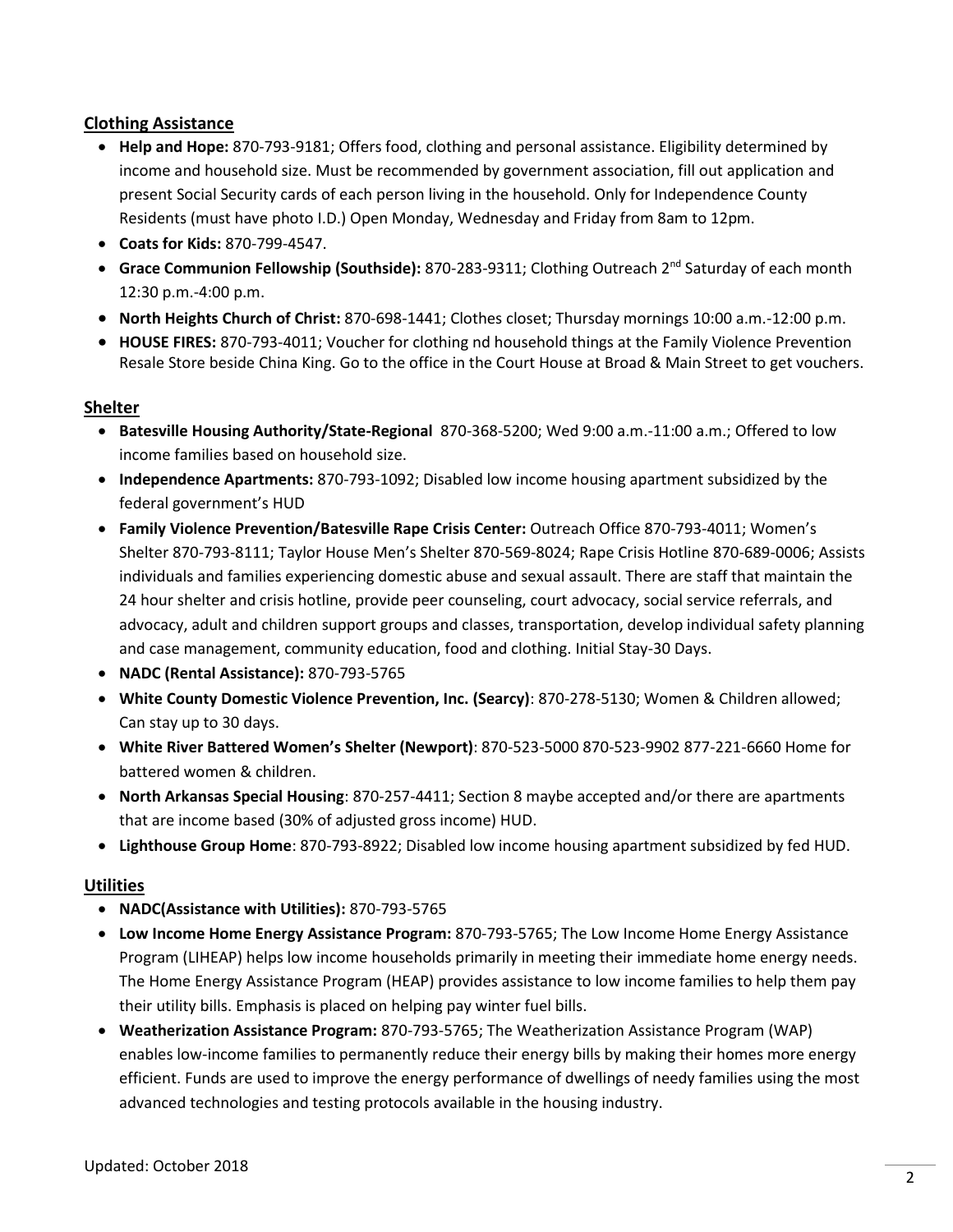## **Medical**

- **AR Kids First:** 1-888-474-8275
- **Independence County Health Unit:** 870-793-8847; Community Services: Communicable Disease Investigation and Intervention, Hometown Health Improvement, Voter Registration, Environmental Health, Private Well Water Sampling, West-Nile Virus Surveillance, Family Planning, Pregnancy Testing, HIV/Sexually Transmitted Diseases, Immunizations, Maternity, Breastfeeding, Prenatal Care, Private Option enrollment assistance, Public Health Preparedness, Public Health Preparedness, TB Program, Preventative Treatment, Treatment, Vital Records, Birth Certificates, Death Certificates, WIC, Breastfeeding Support/Breast Pumps, Nutrition Counseling, Women's Health, BreastCare; Open: Monday through Friday 8:00am to 4:30pm.
- **Medication Assistance AHEC:** 870-698-9996; May qualify for help with your medicine if: have no prescription coverage, are in coverage gap or insurance no longer covers your medication, meet total household gross income guidelines (Proof of income is required) , live in Sharp, Fulton, Stone, Independence, Marion, Baxter, Izard, Cleburne, Van Buren, Searcy county. AHEC does not pay for any medications, does not pay for past medication costs, and may not be able to help with all medications. Most medications are provided at no cost. Some pharmaceutical companies may require a small fee for medicine. Please have a list of medications (prescribing doctor information) and your total household gross income information from ALL sources ready when you call.
- **Batesville Behavioral Health Clinic:** 870-698-2100; Parenting classes, family counseling and education, coaching, modeling parenting skills and play therapy.
- **The Brandon Burlsworth Foundation (Free Eye Glass Program through Wal-Mart):** 1-866-534-2875; Families must have less than \$60,000 in income and not be covered by personal insurance, Medicaid, or AR Kids.
- **ALPHA Pregnancy Center**: 870-698-1008; Provides confidential support, parenting classes, free pregnancy testing and peer counselors.; M-Thurs 12:00 p.m.-4:00 p.m.
- **My Choice Clinic**: 870-613-7860; M, W, Th 11:00 a.m.-4:00 p.m.; Free pregnancy test, ultrasound, free prenatal vitamins as needed

## **Education & Child Care**

- **Single Parent Scholarship:** [http://www.aspsf.org/students\\_spscholarships.html;](http://www.aspsf.org/students_spscholarships.html) The purpose of our Single Parent Scholarship is to provide supplemental financial assistance to single parents living in Arkansas who are pursuing a course of instruction that will improve their income-earning potential. In most cases, scholarships may be used for tuition, books, utility bills, car maintenance, childcare or any other financial need that contributes to the recipients' success in school. However, the guidelines for the manner in which the scholarship may be used are at the discretion of each scholarship provider.
- **Ozark Literacy Foothills Project:** 870-793-5912; empowers adults by teaching them to read and by teaching English to non-native speakers. One-on-one tutoring is available for adults who read below an  $8<sup>th</sup>$  grade level. One-on-one ESL services are provided to students who do not read, write, or speak English fluently.
- **Batesville School District:** 870-793-6831; the mission of the Batesville School District is to provide an appropriate and quality education for all students in a safe, harmonious environment in partnership with parents and the community. Individuals will be provided the opportunity to develop their unique potential as they become productive citizens in an ever-changing world.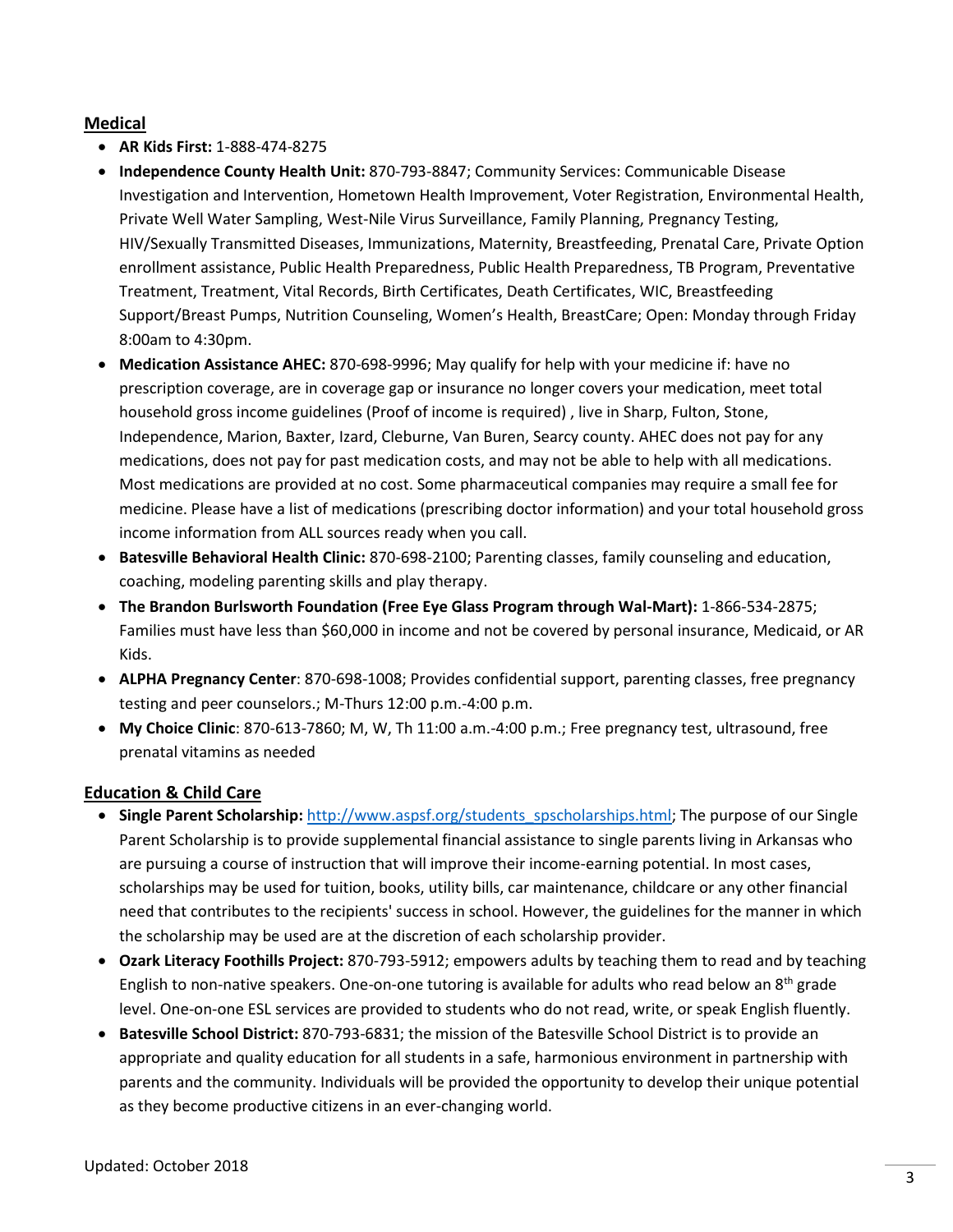- **Batesville Early Learning & Enrichment Center:** 870-793-0630, 870-793-8050; The Batesville Preschool serves children within the ages of birth-5 years in Batesville and the surrounding areas. Children are placed in classrooms according to their age, developmental level, and how comfortable they are in that given environment.
- **Batesville School of the 21st Century Before and After School Care (Kid Care):** 870-612-5676
	- o **After School Program:** Batesville Kid Care is for school age children (K-6 th grade) in the Batesville School System. The program provides a safe, fun environment for children whose parents are not available to pick them up at the end of the school day.
	- o **Batesville Star Summer Program:** (Summer To Always Remember) is a summer child care program for school age children (K-6th grade). The program offers weekly themed activities and field trips designed to give each child fun filled memories to last a life time. Each week the children get to go swimming. There will also be plenty of inside and outside activities to choose from on-site.
- **Southside Preschool:** 870-251-2297; Birth-5 years. Preschool standards and requirements have come a long way in the past few years. You can take pride in knowing that your child will not only be well taken care of, but will have a great foundation in the essential skills needed to achieve success once they reach elementary school. We have numerous tuition resources, such as, Arkansas Better Chance (ABC), Voucher, and private pay.
- **Southside T.R.A.C.K.S.:** 870-251-2297
	- o **After School Program:** TRACKS is for school age children (K-6 th grade) in the Southside School System. This program starts after school until 6:00 p.m.
	- o **TRACKS Summer Program:** TRACKS is a summer care program offered at Southside Schools. The program runs from 6 a.m. to 6 p.m. every week day. They take field trips every week along with spending each Friday at the pool. The cost of attendance is \$70.00 per week per child.
- **Parents as Teachers:** 870-793-0627 The Parents as Teachers program utilizes the award-winning curriculum "Born to Learn". Services are provided to children and their families throughout Independence County free of charge. Visit the preschool office to register your child.
- **GAP (grandparents as parents):** 870-793-0627; In the past, this program has provided support and connections to resources to those involved. As we move forward, the GAP program will seek to provide grandparents and guardians with access to resources that will better enable them to care for their children. We aim to educate them of their rights, to provide them with the opportunity to network with each other, and to connect them to community services. As guardian-grandparents, you will face many new issues as you deal with your children's health and development in addition to social, legal, and medical issues.
- **Batesville Montessori School:** 870-698-1341; 18months-6 years
- **Batesville East Head Start:** 870-698-0014
- **Helping Hand Child Care of Batesville:** 870-698-0543
- **North Batesville Head Start:** 870-698-9127
- **Bright Beginnings:** 870-698-1211
- **First Presbyterian Day School:** 870-793-3272; Preschool 3 and 4 year olds
- **The Community School Inc.:** 870-698-1529
- **Ascent:** 870-793-3334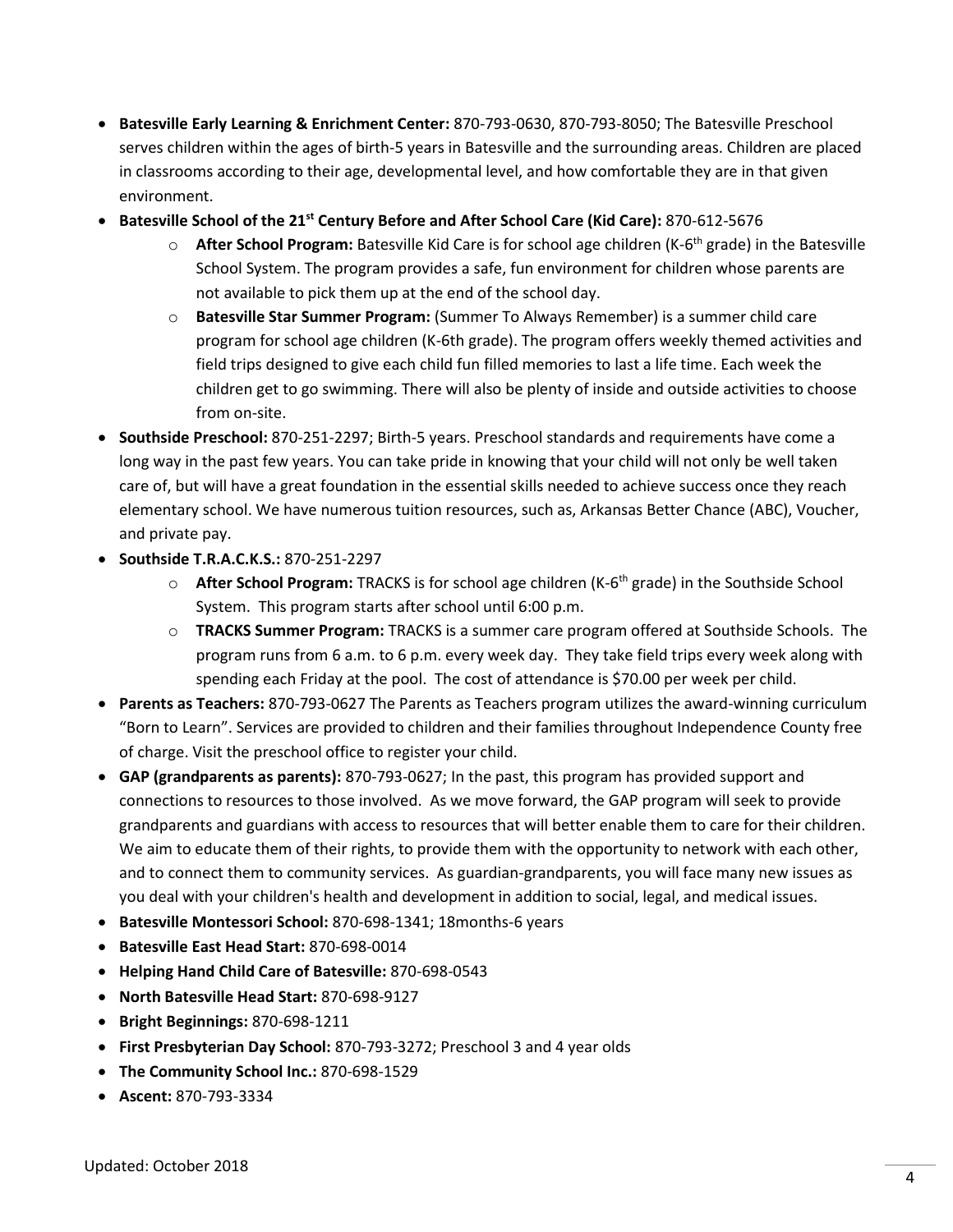- **STARS Academy:** (Students with developmental needs); 870-793-3200
- **Little Rascals Child Care:** 870-834-1009
- **New Beginnings Childcare:** 870-613-8159
- **Compass Early Learning Center:** 870-301-3062
- **Sulphur Rock Head Start:** 870-799-3415
- **From the Beginning (Cave City):** 870-283-1034
- **Midland Preschool:** 501-345-2643
- **Kids' Corner Day Care (Newark):** 870-613-0836

#### **Family Services**

- **Child Care Aware of North Central Arkansas:** 870-793-5233; Network of services dedicated to enhancing the quality and availability of child care; advocating for children, and providing information, education guidance and support to parents, providers, employers and the community. It is a non-profit program that helps parents locate child care in eight counties of North Central Arkansas. They profile licensed and registered child care facilities and match the parent's needs with a provider. This service is free of charge.
- **Arkansas Department of Human Services:** 870-698-1876; Services: Food Stamps, Medicaid, Welfare-to-Work, help finding a job, childcare, after school programs, WIC, Immunizations, child support services, education and job skills training, GED, housing, emergency food, emergency utility assistance, clothing and other goods, counseling, alcohol and drug treatment, services for battered women, and first call for help.
- **Network of Community Options:** 870-612-5900; Early intervention, parent training, evaluation and assessment, and referrals to speech, physical and occupational therapy
- **Workforce Center:** 870-793-4156
- **North Central Arkansas Development Council (NADC):** 870-793-8027
- **Arkansas Rehabilitation Services:** 870-793-4224 [www.arsinfo.org](http://www.arsinfo.org/) ; Assists persons with disabilities so they are empowered to become employed. Services include transition services for students finishing high school, services for those with special communications needs, and specialized assessment and treatment. To determine if you are eligible, call the office and set up an appointment to interview with a counselor.
- **National Center for Victims of Crime (NCVC):** A useful resource for all types of victims of crime. Includes domestic violence and other websites for every state; elder abuse posters that can be ordered from NCVC; a discussion forum for both victims and professionals; overview of elder abuse laws and policies; and regularly-updated news stories from across the country.
- **University of Arkansas Division of Agriculture Cooperative Extension Service:** 870-793-8840; Offers childcare training, a self-study childcare training program, grandparents training, nutrition information and training to low income families.

#### **Counseling Services**

- **Life Strategies Counseling:** 870-793-3199; Emergency: 1-855-919-1949
- **Methodist Family Clinic:** 870-569-4890
- **White River Medical Center Behavioral Health Services:** 870-698-2100
- **Nikki Penn Counseling LAC, LAMFT:** 870-793-0071
- **The Pointe Behavioral Health:** 870-793-6774